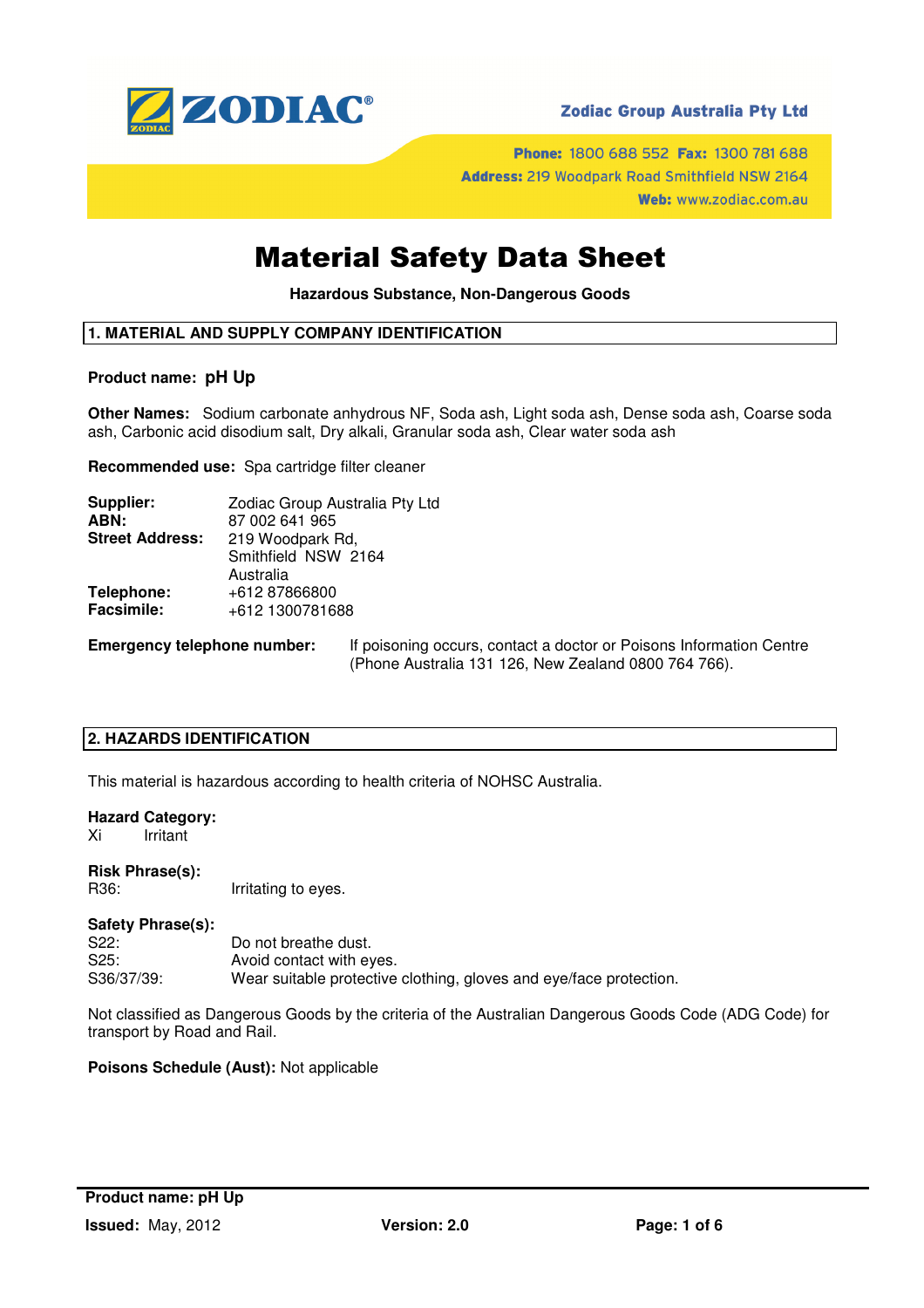

| 3. COMPOSITION INFORMATION                                     |                                      |                           |  |
|----------------------------------------------------------------|--------------------------------------|---------------------------|--|
| <b>CHEMICAL ENTITY</b>                                         | CAS NO.                              | <b>PROPORTION</b>         |  |
| Sodium carbonate<br>Ingredients determined to be non-hazardous | 497-19-8<br>$\overline{\phantom{a}}$ | $>99\%$<br><b>Balance</b> |  |
|                                                                |                                      | 100%                      |  |
|                                                                |                                      |                           |  |

#### **4. FIRST AID MEASURES**

If poisoning occurs, contact a doctor or Poisons Information Centre (Phone Australia 131 126, New Zealand 0800 764 766).

**Inhalation:** Remove victim from exposure - avoid becoming a casualty. Remove contaminated clothing and loosen remaining clothing. Allow patient to assume most comfortable position and keep warm. Keep at rest until fully recovered. Seek medical advice if effects persist.

**Skin contact:** If skin or hair contact occurs, remove contaminated clothing and flush skin and hair with running water. If swelling, redness, blistering or irritation occurs seek medical assistance.

**Eye contact:** If in eyes, hold eyelids apart and flush the eyes continuously with running water. Continue flushing until advised to stop by the Poisons Information Centre or a Doctor; or for at least 15 minutes and transport to Doctor or Hospital.

**Ingestion:** Rinse mouth with water. If swallowed, do NOT induce vomiting. Give a glass of water to drink. Never give anything by the mouth to an unconscious patient. If vomiting occurs give further water. Seek medical advice.

**Notes to physician:** Treat symptomatically.

#### **5. FIRE-FIGHTING MEASURES**

**Specific hazards:** Non-combustible material.

**Fire fighting further advice:** Not combustible, however material will decompose if involved in a fire. On decomposing may emit toxic fumes. Fire fighters to wear self-contained breathing apparatus and suitable protective clothing if risk of exposure to products of decomposition.

**Hazchem Code:** Not applicable.

**Suitable extinguishing media:** Not combustible, however, if material is involved in a fire use water fog (or if unavailable fine water spray), foam, dry agent (carbon dioxide, dry chemical powder).

#### **6. ACCIDENTAL RELEASE MEASURES**

#### **SMALL SPILLS**

Wear protective equipment to prevent skin and eye contamination. Avoid inhalation of vapours. Wipe up with absorbent (clean rag or paper towels). Allow absorbent to dry before disposing with normal household garbage.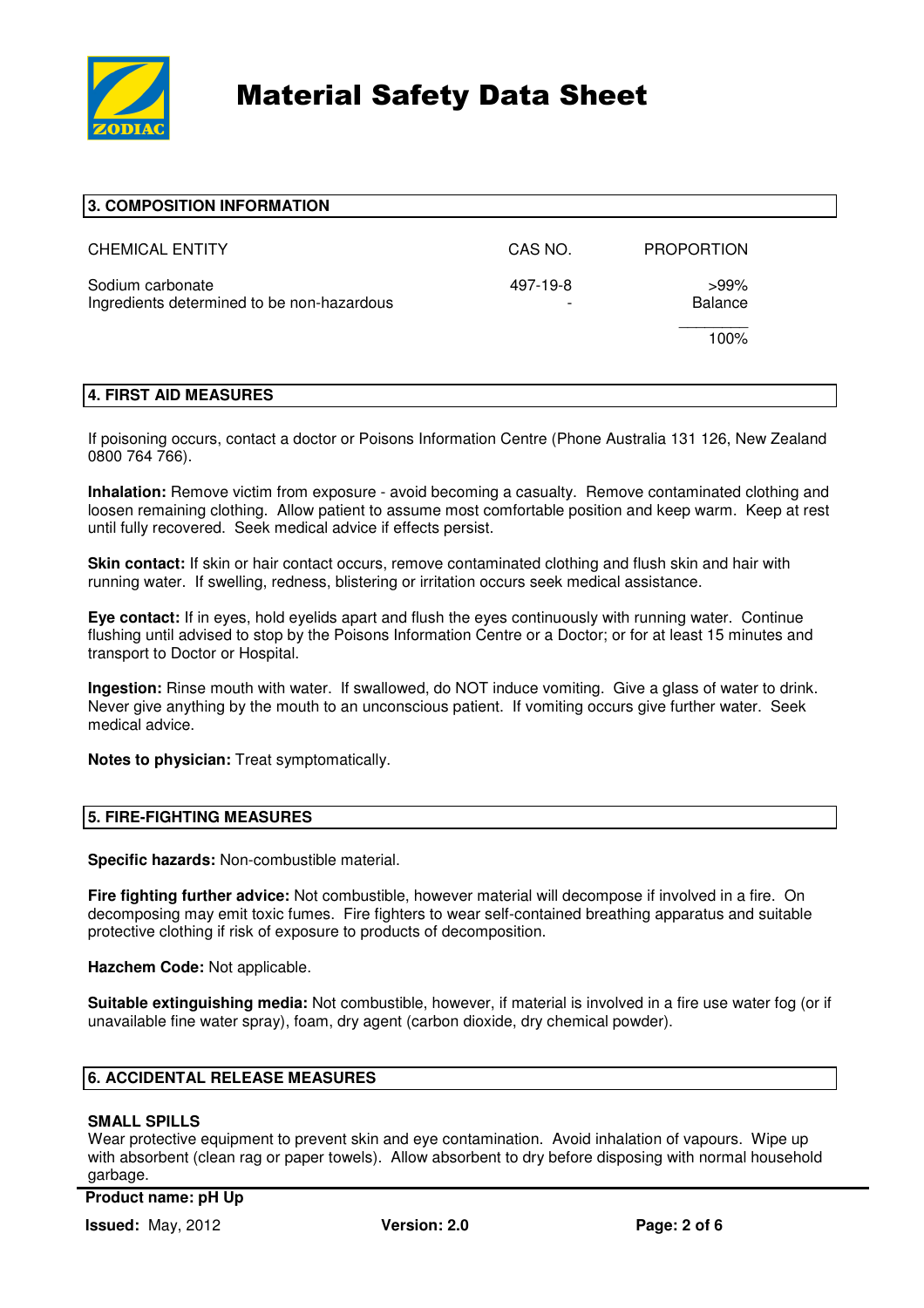

## **LARGE SPILLS**

Wear protective equipment to prevent skin and eye contamination and the inhalation of dust. Work up wind or increase ventilation. Cover with damp absorbent (inert material, sand or soil). Sweep or vacuum up, but avoid generating dust. Collect and seal in properly labelled containers or drums for disposal. If contamination of sewers or waterways has occurred advise local emergency services.

## **Dangerous Goods – Initial Emergency Response Guide No:** Not applicable.

## **7. HANDLING AND STORAGE**

**Handling:** Avoid skin and eye contact and inhalation of dust.

**Storage:** Store in a cool, dry, well-ventilated place and out of direct sunlight. Store away from incompatible materials described in Section 10. Keep containers closed when not in use - check regularly for spills.

#### **8. EXPOSURE CONTROLS / PERSONAL PROTECTION**

#### **National occupational exposure limits:**

No value assigned for this specific material by the National Occupational Health and Safety Commission (NOHSC Australia).

However for:

|                 | TWA    |       | STEL                     |                          | <b>CARCINOGEN</b>        | <b>NOTICES</b>           |
|-----------------|--------|-------|--------------------------|--------------------------|--------------------------|--------------------------|
|                 | ppm    | ma/m3 | ppm                      | mg/m3                    | <b>CATEGORY</b>          |                          |
| Inspirable dust | $\sim$ | 10    | $\overline{\phantom{0}}$ | $\overline{\phantom{0}}$ | $\overline{\phantom{0}}$ | $\overline{\phantom{0}}$ |

As published by the National Occupational Health & Safety Commission (NOHSC Australia).

TWA - The time-weighted average airborne concentration over an eight-hour working day, for a five-day working week over an entire working life.

STEL (Short Term Exposure Limit) - the average airborne concentration over a 15 minute period which should not be exceeded at any time during a normal eight-hour workday.

These Exposure Standards are guides to be used in the control of occupational health hazards. All atmospheric contamination should be kept too as low a level as is workable. These exposure standards should not be used as fine dividing lines between safe and dangerous concentrations of chemicals. They are not a measure of relative toxicity.

If the directions for use on the product label are followed, exposure of individuals using the product should not exceed the above standard. The standard was created for workers who are routinely, potentially exposed during product manufacture.

**Biological Limit Values:** As per the "National Model Regulations for the Control of Workplace Hazardous Substances [NOHSC: 1005 (1994)]" the ingredients in this material do not have a Biological Limit Allocated.

**Engineering measures:** Ensure ventilation is adequate to maintain air concentrations below Exposure Standards. Avoid generating and inhaling dusts. Use with local exhaust ventilation or while wearing dust mask. Keep containers closed when not in use.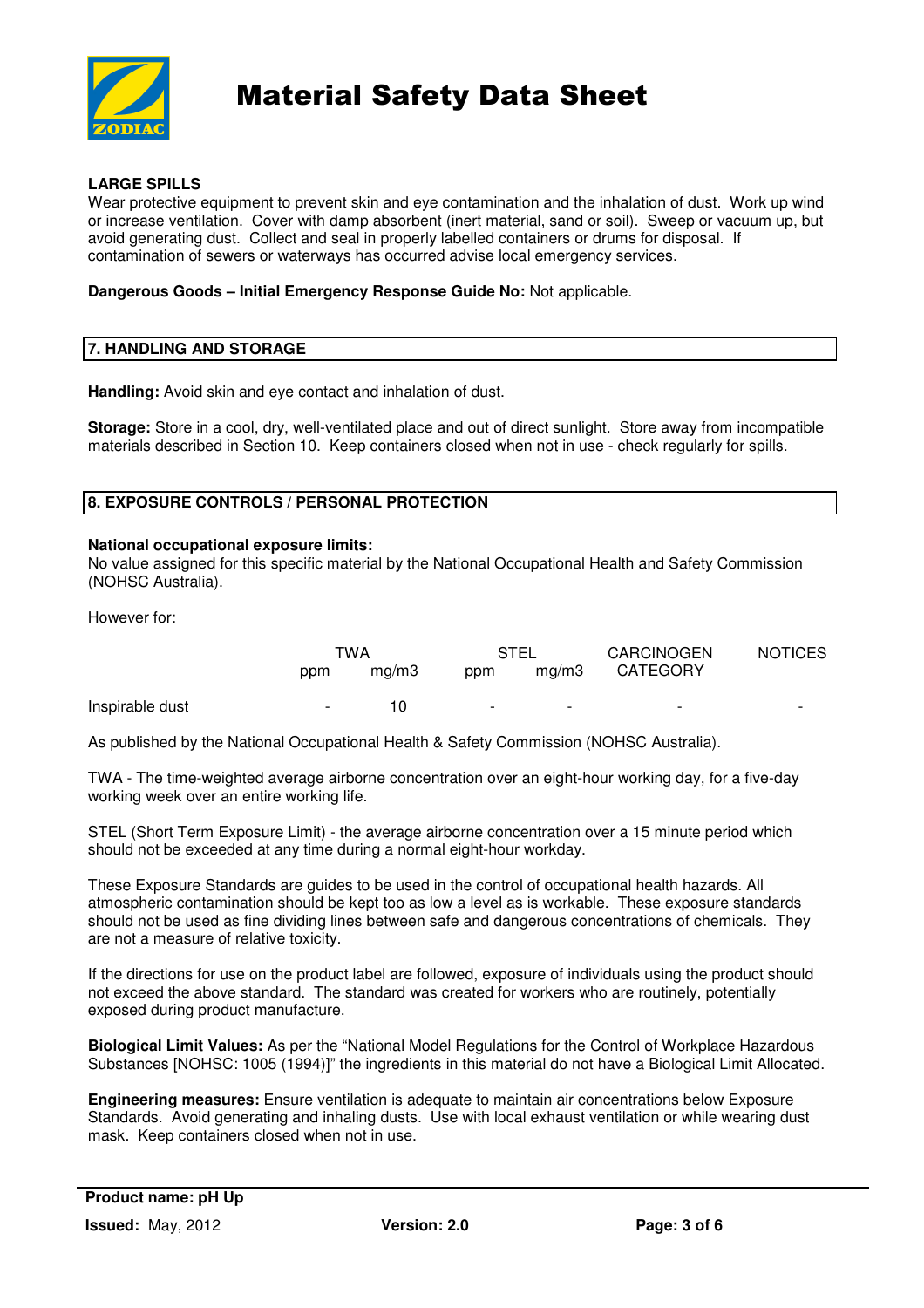

**Personal protection equipment:** OVERALLS, SAFETY SHOES, CHEMICAL GOGGLES, GLOVES, DUST MASK.

Wear overalls, chemical goggles and impervious gloves. Avoid generating and inhaling dusts. If dust exists, wear dust mask/respirator meeting the requirements of AS/NZS 1715 and AS/NZS 1716. Available information suggests that gloves made from butyl polyvinyl chloride (PVC) should be suitable for intermittent contact. However, due to variations in glove construction and local conditions, the user should make a final assessment. Always wash hands before smoking, eating, drinking or using the toilet. Wash contaminated clothing and other protective equipment before storing or re-using.

## **9. PHYSICAL AND CHEMICAL PROPERTIES**

**Form / Colour / Odour:** Opaque white, crystalline or granular solid with no odour

**Solubility in water:** Soluble in water **Specific Gravity (20 °C):** 2.53 (compressed solid) **Relative Vapour Density (air=1):** N App<br>Vapour Pressure (20 °C): N App **Vapour Pressure (20 °C): Flash Point (°C):** N App **Flammability Limits (%):** N App **Autoignition Temperature (°C):** N App **Melting Point/Range (°C):** 851 **Boiling Point/Range (°C):** N App<br> **Decomposition Point (°C):** N Av **Decomposition Point (°C): pH:** N App **Moisture content (%):** N Av **Molecular formula:** CNa<sub>2</sub>O<sub>3</sub> **Molecular weight:** 106.00

(Typical values only - consult specification sheet)  $N Av = Not available$   $N App = Not applicable$ 

## **10. STABILITY AND REACTIVITY**

**Chemical stability:** This material is thermally stable when stored and used as directed.

**Conditions to avoid:** Elevated temperatures and sources of ignition.

**Incompatible Materials:** Oxidising agents.

**Hazardous decomposition products:** Oxides of carbon and nitrogen, smoke and other toxic fumes.

**Hazardous reactions:** No known hazardous reactions.

## **11. TOXICOLOGICAL INFORMATION**

No adverse health effects expected if the product is handled in accordance with this Safety Data Sheet and the product label. Symptoms or effects that may arise if the product is mishandled and overexposure occurs are: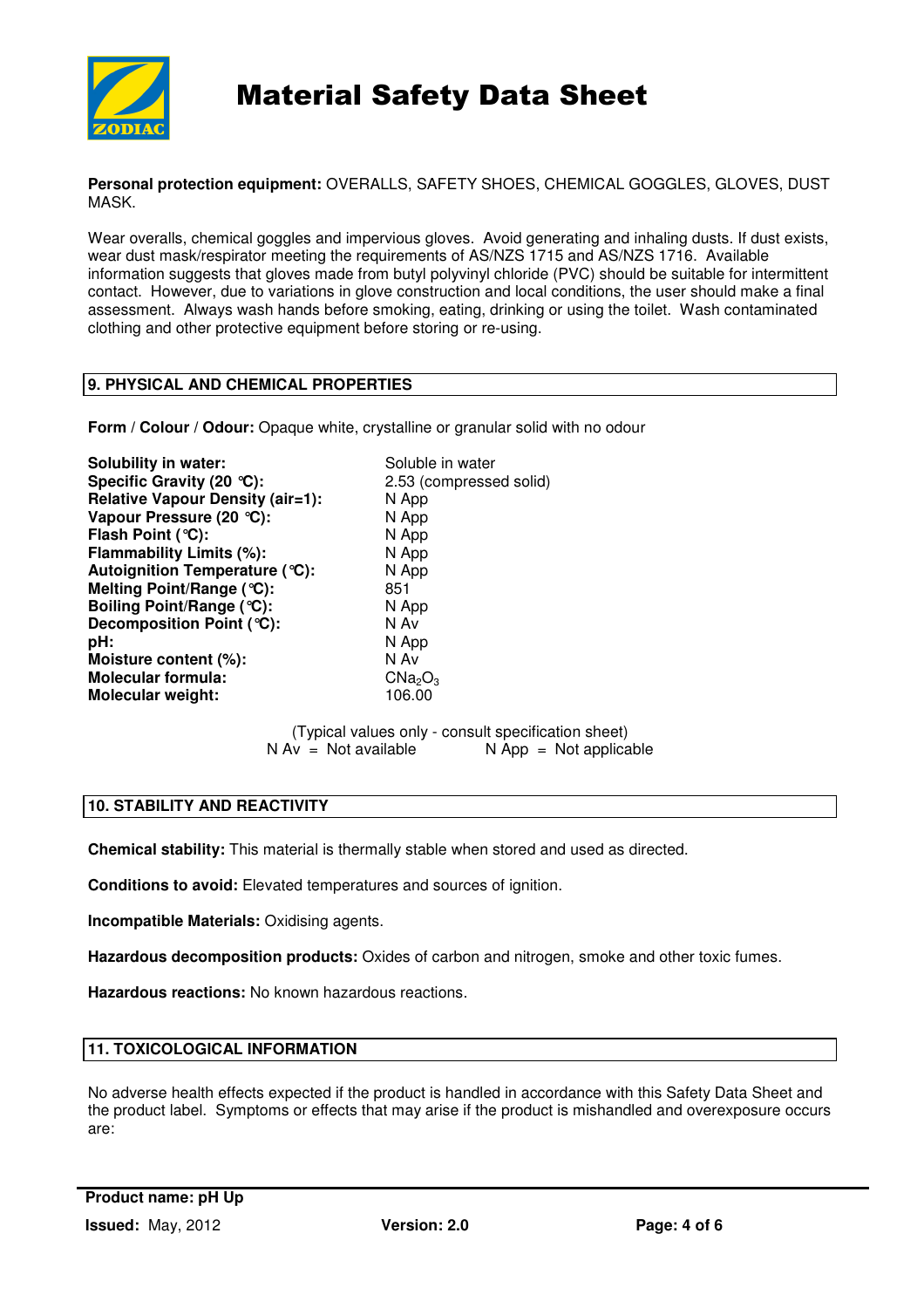

## **Acute Effects**

**Inhalation:** Material may be irritant to mucous membranes and respiratory tract.

**Skin contact:** Contact with skin may result in irritation.

**Eye contact:** An eye irritant.

**Ingestion:** Swallowing can result in nausea, vomiting and irritation of the gastrointestinal tract.

**Long Term Effects:** No information available for product.

## **Acute toxicity / Chronic toxicity**

No LD50 data available for the product.

| <b>12. ECOLOGICAL INFORMATION</b> |  |
|-----------------------------------|--|

Avoid contaminating waterways.

| <b>Ecotoxicity:</b>            | No information available. |
|--------------------------------|---------------------------|
| Persistence and degradability: | No information available. |
| Mobility:                      | No information available. |

| <b>13. DISPOSAL CONSIDERATIONS</b> |  |
|------------------------------------|--|
|------------------------------------|--|

Refer to State/Territory Land Waste Management Authority.

## **14. TRANSPORT INFORMATION**

#### **ROAD AND RAIL TRANSPORT**

Not classified as Dangerous Goods by the criteria of the Australian Dangerous Goods Code (ADG Code) for transport by Road and Rail.

#### **MARINE TRANSPORT**

Not classified as Dangerous Goods by the criteria of the International Maritime Dangerous Goods Code (IMDG Code) for transport by sea.

#### **AIR TRANSPORT**

Not classified as Dangerous Goods by the criteria of the International Air Transport Association (IATA) Dangerous Goods Regulations for transport by air.

## **15. REGULATORY INFORMATION**

#### **Poisons Schedule (Aust):** Not applicable

All the constituents of this material are listed on the Australian Inventory of Chemical Substances (AICS).